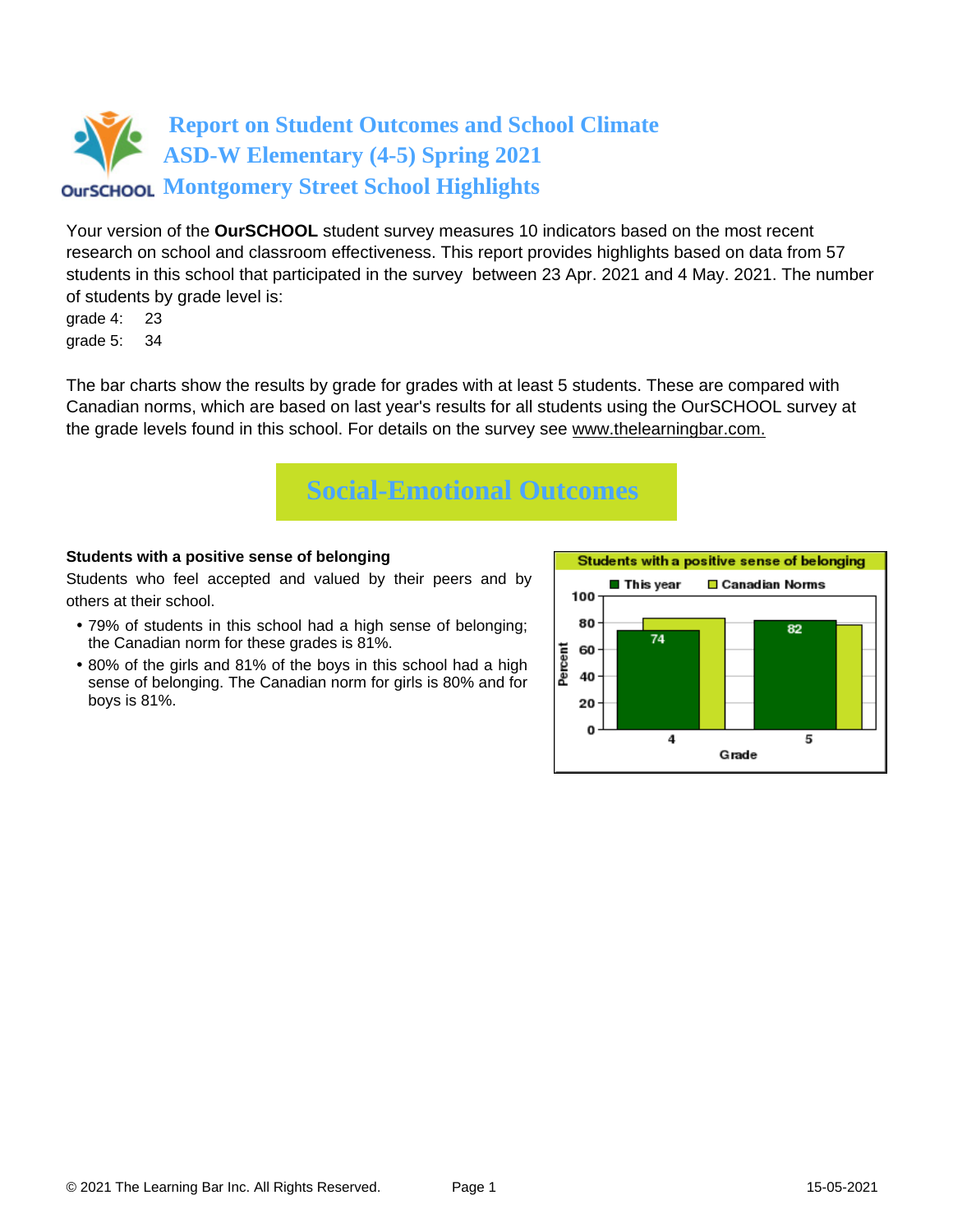# **DRIVERS of Student Outcomes**

### **Rigor**

Students who find the classroom instruction is well-organized, with a clear purpose, and with immediate and appropriate feedback that helps them learn.

- In this school, students rated rigor 8.3 out of 10; the Canadian norm for these grades is 8.4.
- In this school, rigor was rated 8.3 out of 10 by girls and 8.4 out of 10 by boys. The Canadian norm for girls is 8.5 and for boys is 8.3.

### **Bullying and Exclusion**

Students who are subjected to physical, social, or verbal bullying, or are bullied over the internet.

- 34% of students in this school were victims of moderate to severe bullying in the previous month; the Canadian norm for these grades is 30%.
- 38% of the girls and 27% of the boys in this school were victims of moderate to severe bullying in the previous month. The Canadian norm for girls is 27% and for boys is 32%.

### **Feel safe attending this school**

Students who feel safe at school as well as going to and from school.

- 53% of students felt safe attending the school; the Canadian norm for these grades is 65%.
- 56% of the girls and 50% of the boys felt safe attending the school. The Canadian norm for girls is 67% and for boys is 64%.





 $\overline{4}$ 

5

0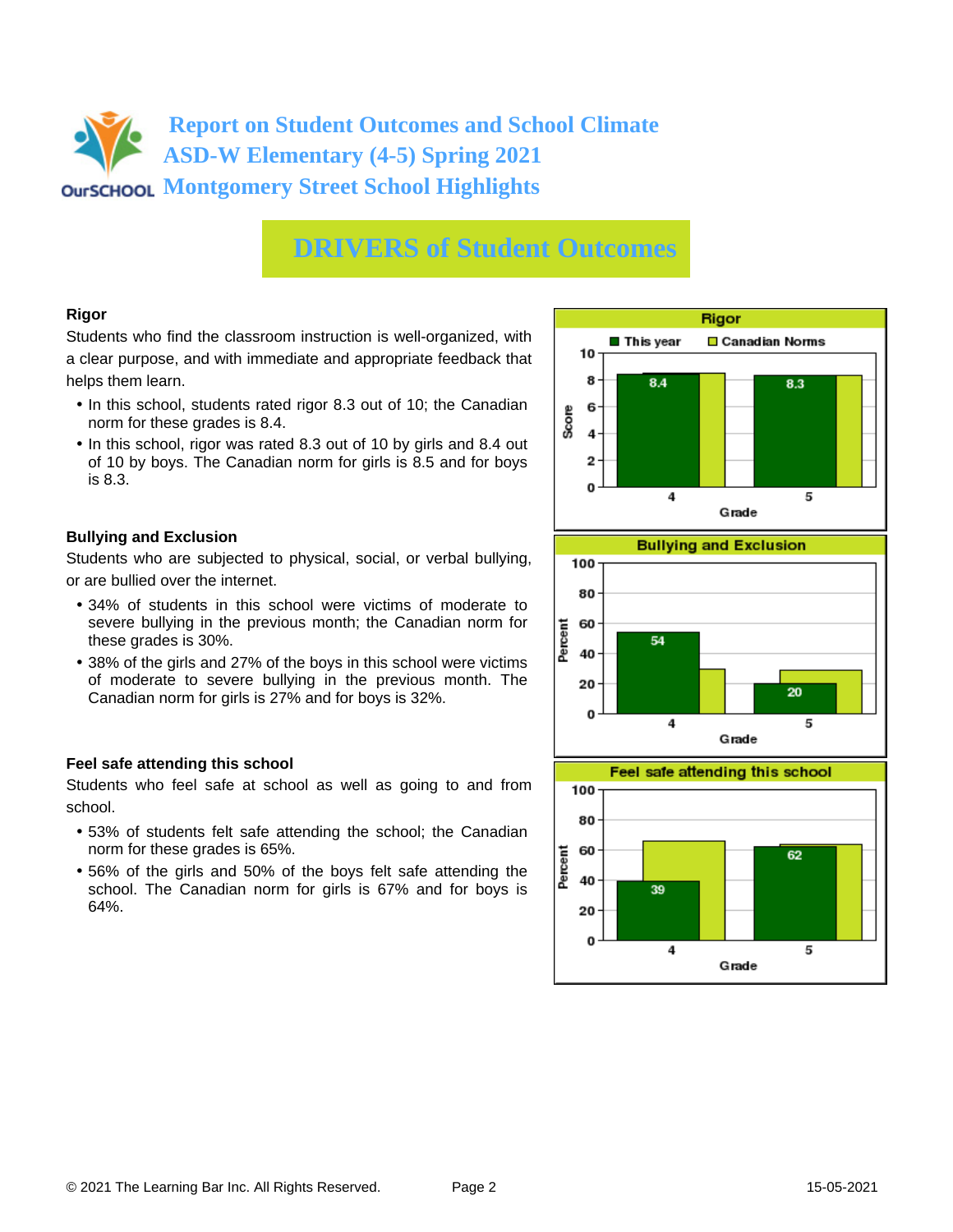# **Demographic Factors**

### **Language spoken at home**

Students are asked to indicate the language they speak most often at home.

- 69% of students in this school speak English at home.
- 3% of students in this school speak French at home.
- 2% of students in this school speak other languages at home.
- 8% of students in this school speak English and French at home.
- 17% of students in this school speak English and another languages at home.
- 0% of students in this school speak French and another languages at home.

#### **Time student has lived in Canada**

Students who were born in Canada.

- 84% of students in this school were born in Canada.
- 87% of the girls and 79% of the boys in this school were born in Canada.





### **Indigenous Status**

Students who identified as Indigenous, that is, First Nations, Métis, or Inuk.

- 0% of students in this school identified as Indigenous.
- 0% of the girls and 0% of the boys in this school identified as Indigenous.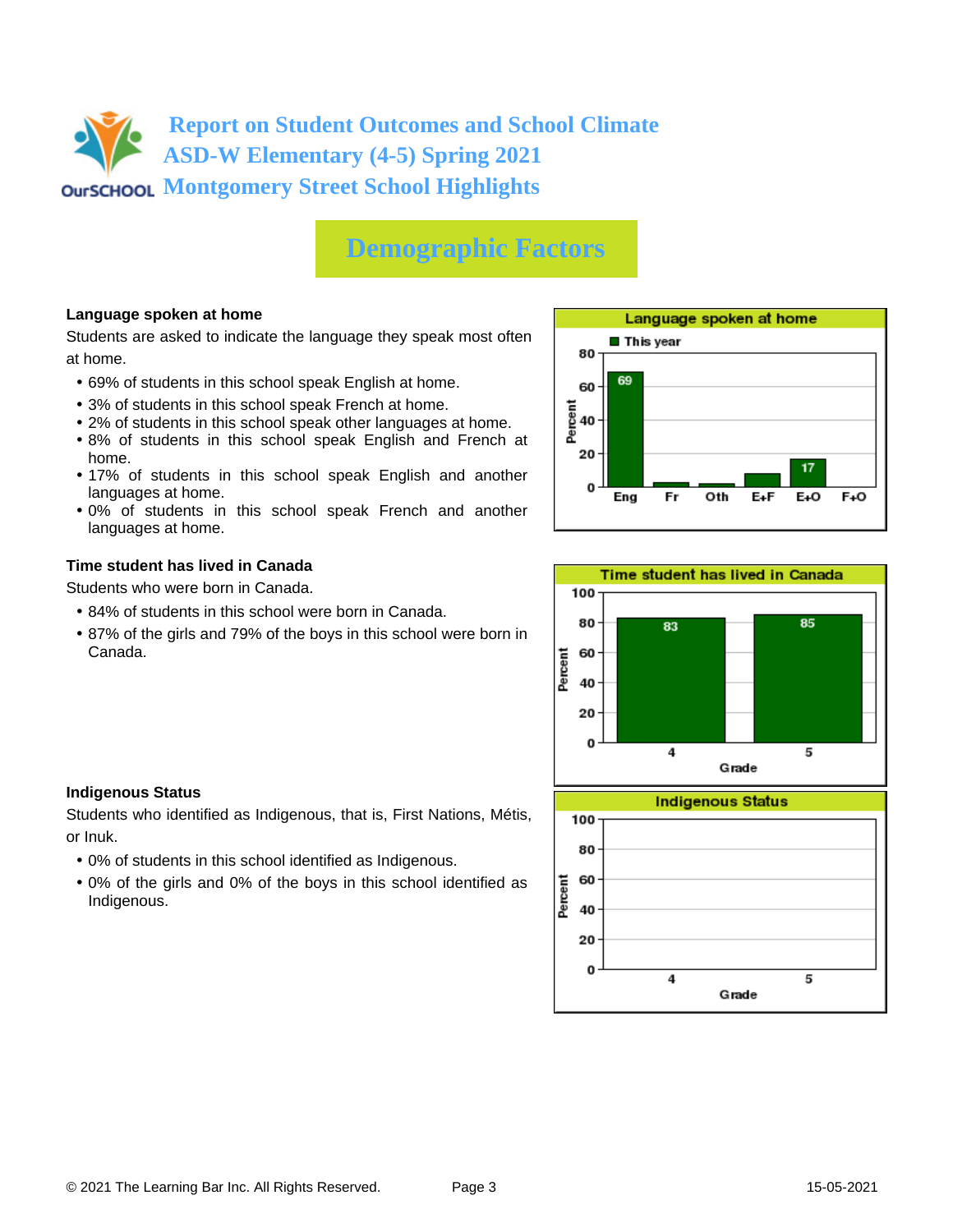## **Demographic Factors**

#### **Instructional Environment**

The percentage of students learning at home, at school, or a combination of both.

• 81% of students in this school are learning at school. 2% of students in this school are learning at home. 17% of students in this school are learning both at school and at home.

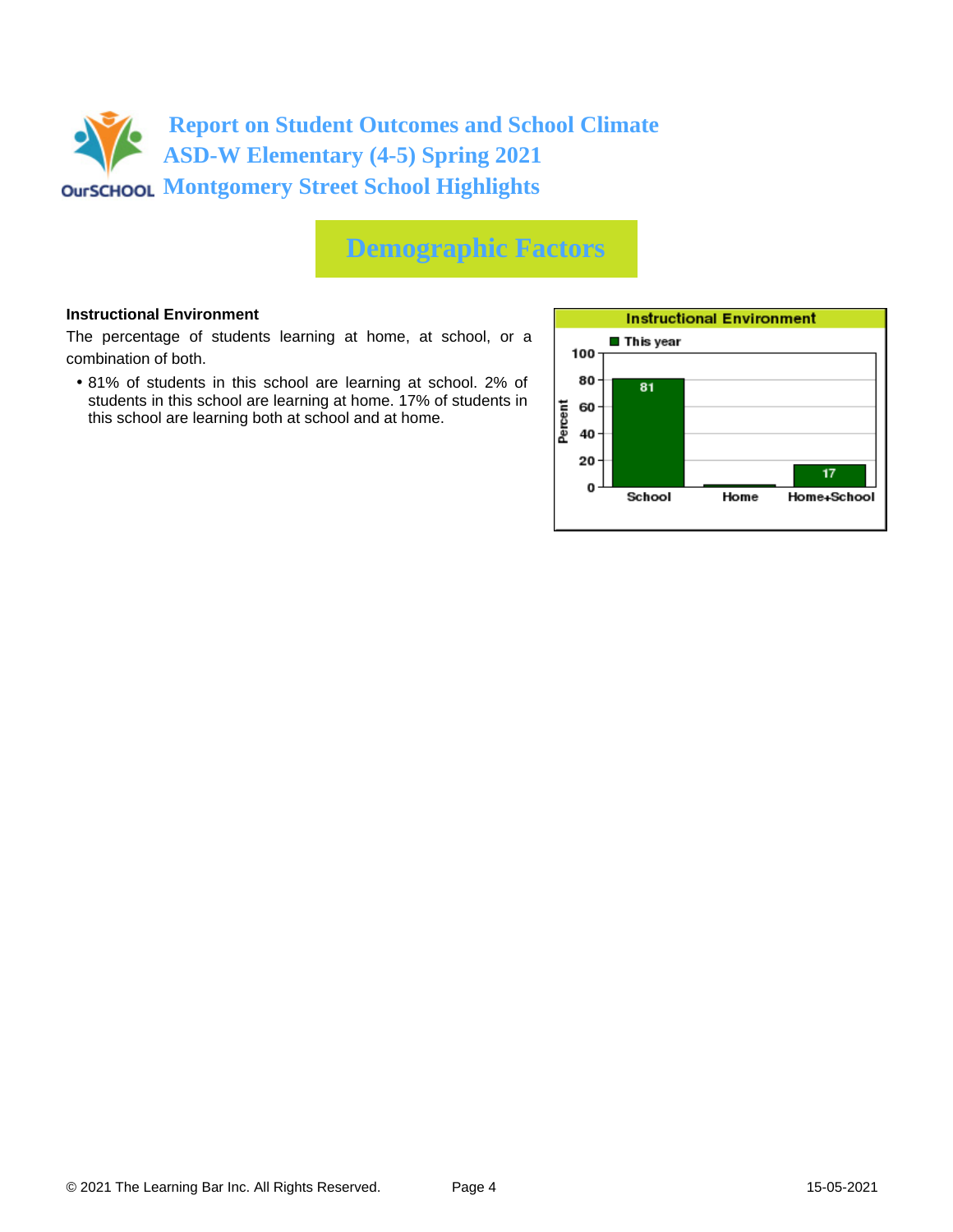

**Custom Measure**

#### **% Enrolled in FSL (NB EECD)**

Enrolled in FSL - NB EECD Custom Question

The percentage of students that indicated they were enrolled in French Immersion.

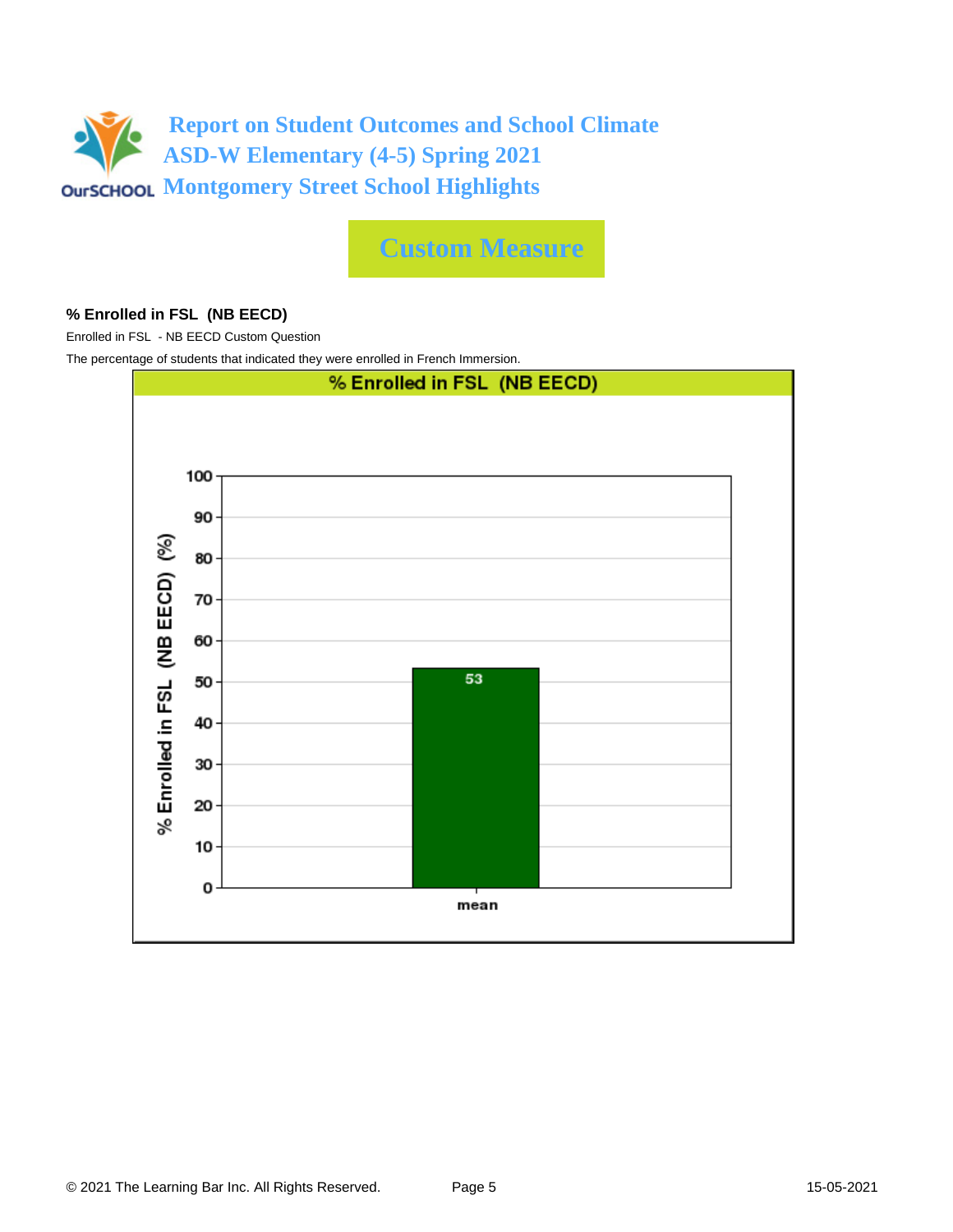

**Students were asked: "My Teacher gives me feedback and helps me set goals for my learning."**

- **Never or Hardly Ever (Never)**
- **About Once a Week (Once)**
- **About 2-3 Times a Week (2to3)**
- **Almost Every Day (Almos)**
- **Every Day (Daily)**

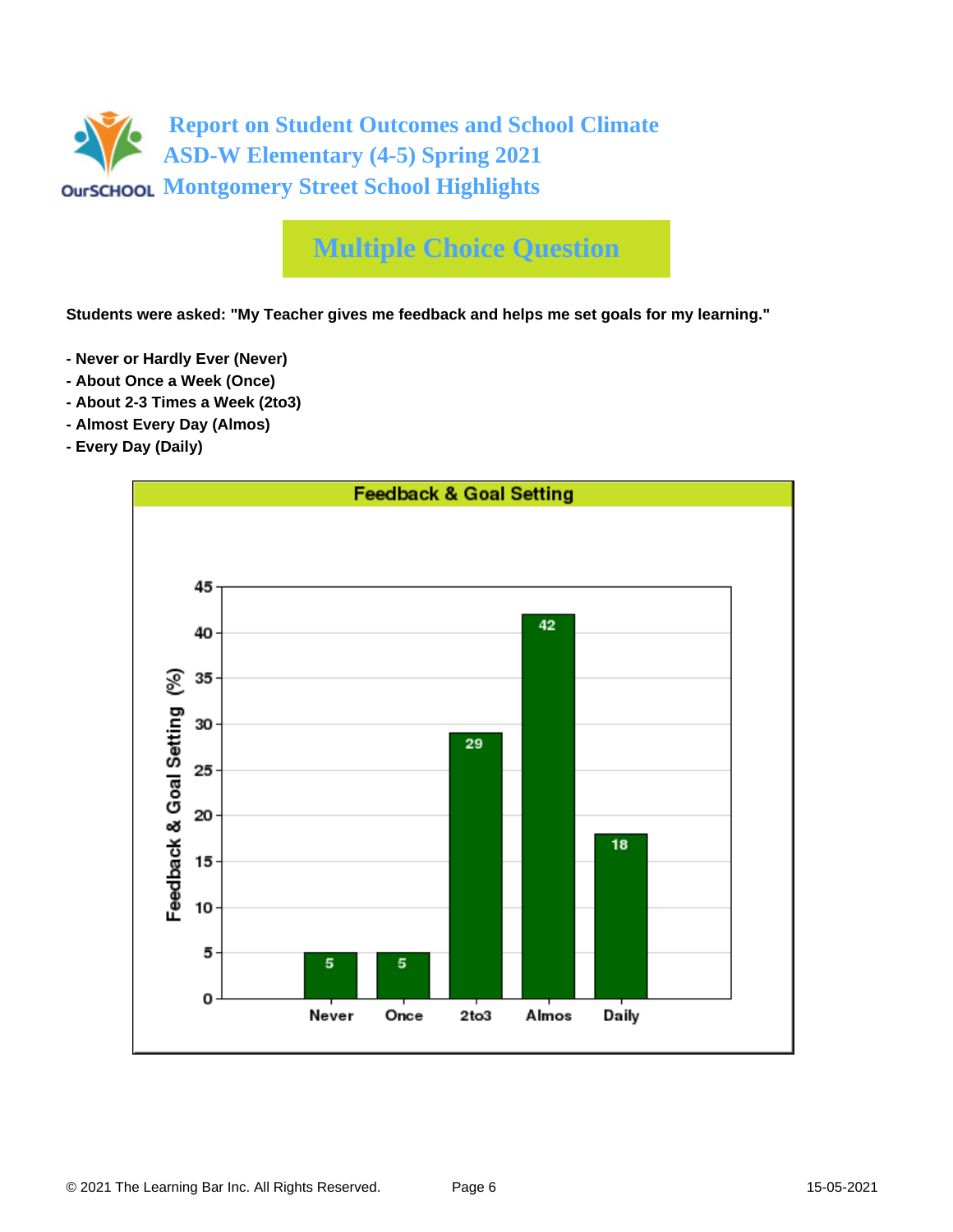

**Students were asked: "I use digital technology (computers; iPads; apps; Microsoft 365; ...) to support my learning."**

- **Never or Hardly Ever (Never)**
- **About Once a Week (Once)**
- **About 2-3 Times a Week (2to3)**
- **Almost Every Day (Almos)**
- **Every Day (Daily)**

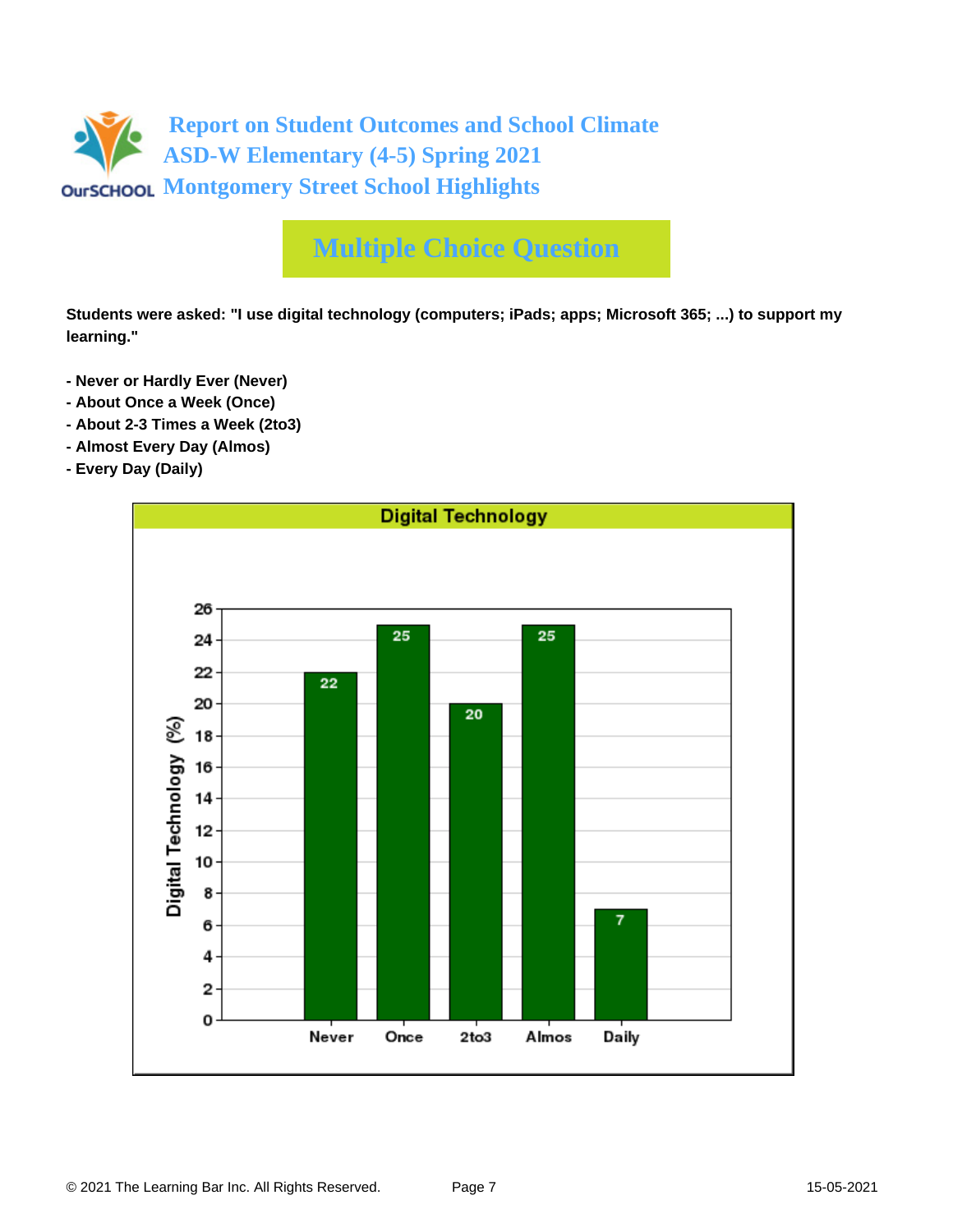

**Students were asked: "When you are faced with an academic challenge, do you..."**

- **give up (I can't do it) (a)**
- **try again till I get it (b)**